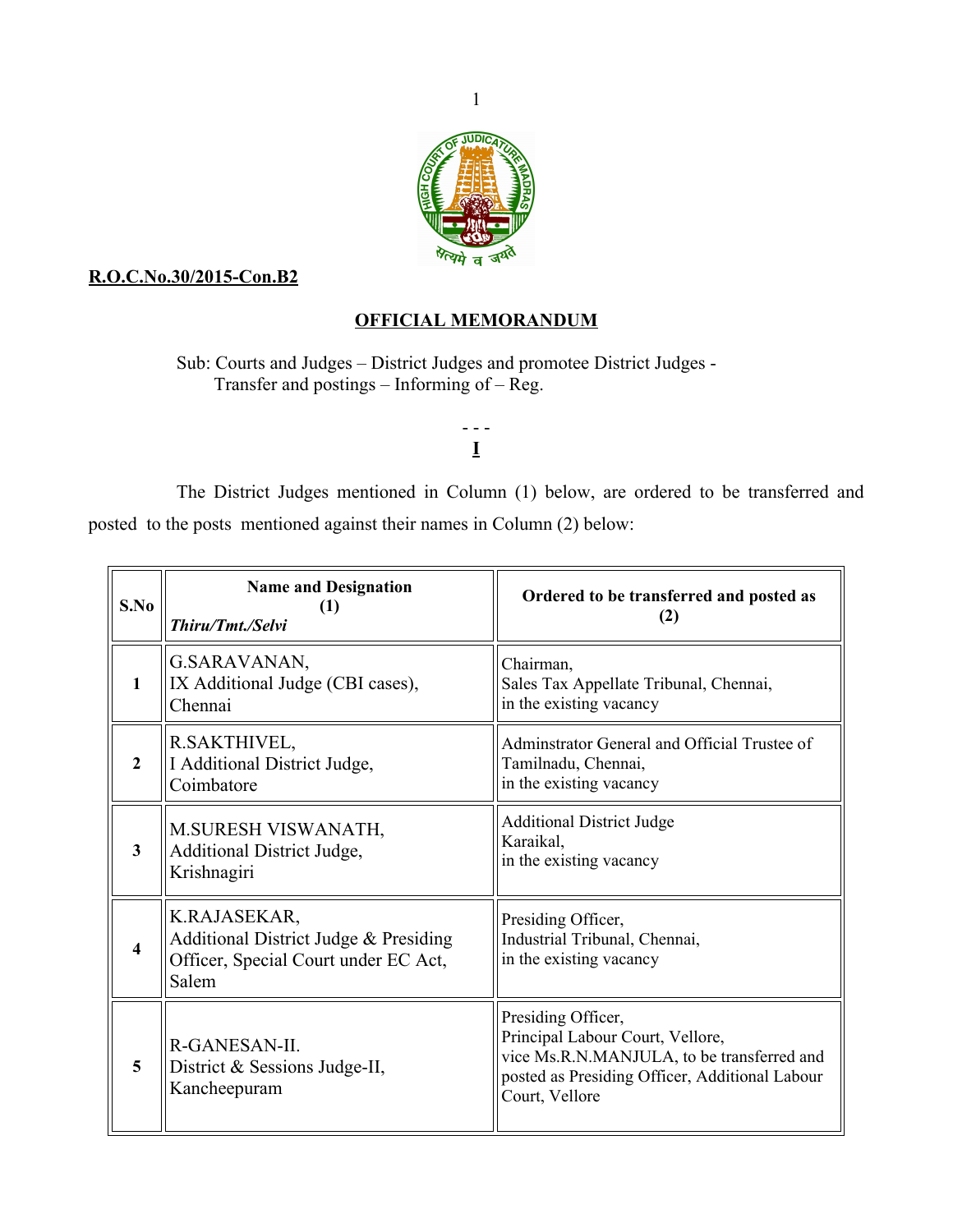| S.No | <b>Name and Designation</b><br>(1)<br>Thiru/Tmt./Selvi                         | Ordered to be transferred and posted as<br>(2)                                                                                  |
|------|--------------------------------------------------------------------------------|---------------------------------------------------------------------------------------------------------------------------------|
| 6    | T.PONPRAKASH,<br>Principal District Judge,<br>Ramanathapuram                   | Judge,<br>Family Court, Dindigul,<br>vice Mr.M.SAISARAVANAN, transferred                                                        |
| 7    | G.CHANDRASEKARAN,<br>District Judge,<br>Nagercoil                              | Presiding Officer,<br>Principal Labour Court, Chennai,<br>vice Mr.S.BASKARAN, transferred                                       |
| 8    | N.SIVAKUMAR,<br><b>Additional District Judge,</b><br>Dindigul                  | Presiding Officer,<br>Industrial Tribunal-cum-Labour Court,<br>Pondicherry,<br>in the existing vacancy                          |
| 9    | <b>MEENA SATHEESH</b><br>Sessions Judge, Magalir Neethimandram,<br>Chennai     | Judge,<br>Family Court, Tiruvallur,<br>in the existing vacancy                                                                  |
| 10   | A.KAYALVIZHI,<br>III Additional Judge, City Civil Court,<br>Chennai            | Principal Judge,<br>Family Court, Chennai,<br>vice Mr.A.KANTHAKUMAR, transferred                                                |
| 11   | A.D .MARIA CLETE,<br>I Additional District Judge,<br>Vellore                   | I Additional Principal Judge,<br>Family Court, Chennai,<br>vice Ms.V.CHARUHASINI, transferred                                   |
| 12   | A.MUTHUSARATHA,<br>Sessions Judge, Magalir Neethimandram,<br>Nagercoil         | Presiding Officer,<br>Labour Court, Tiruchirappalli,<br>vice Mr.A.M.BASHEER AHAMED, transferred                                 |
| 13   | S.GOMATHIJEYAM,<br>III Additional Principal Judge, Family<br>Court,<br>Chennai | Judge,<br>II Additional Special Court for exclusive trial of<br>cases under N.D.P.S.Act,<br>Chennai,<br>in the existing vacancy |
| 14   | N.DHARMAN,<br>III Additional District Judge,<br>Tirupathur                     | Presiding Officer,<br>III Additional Labour Court, Chennai,<br>in the existing vacancy                                          |

...2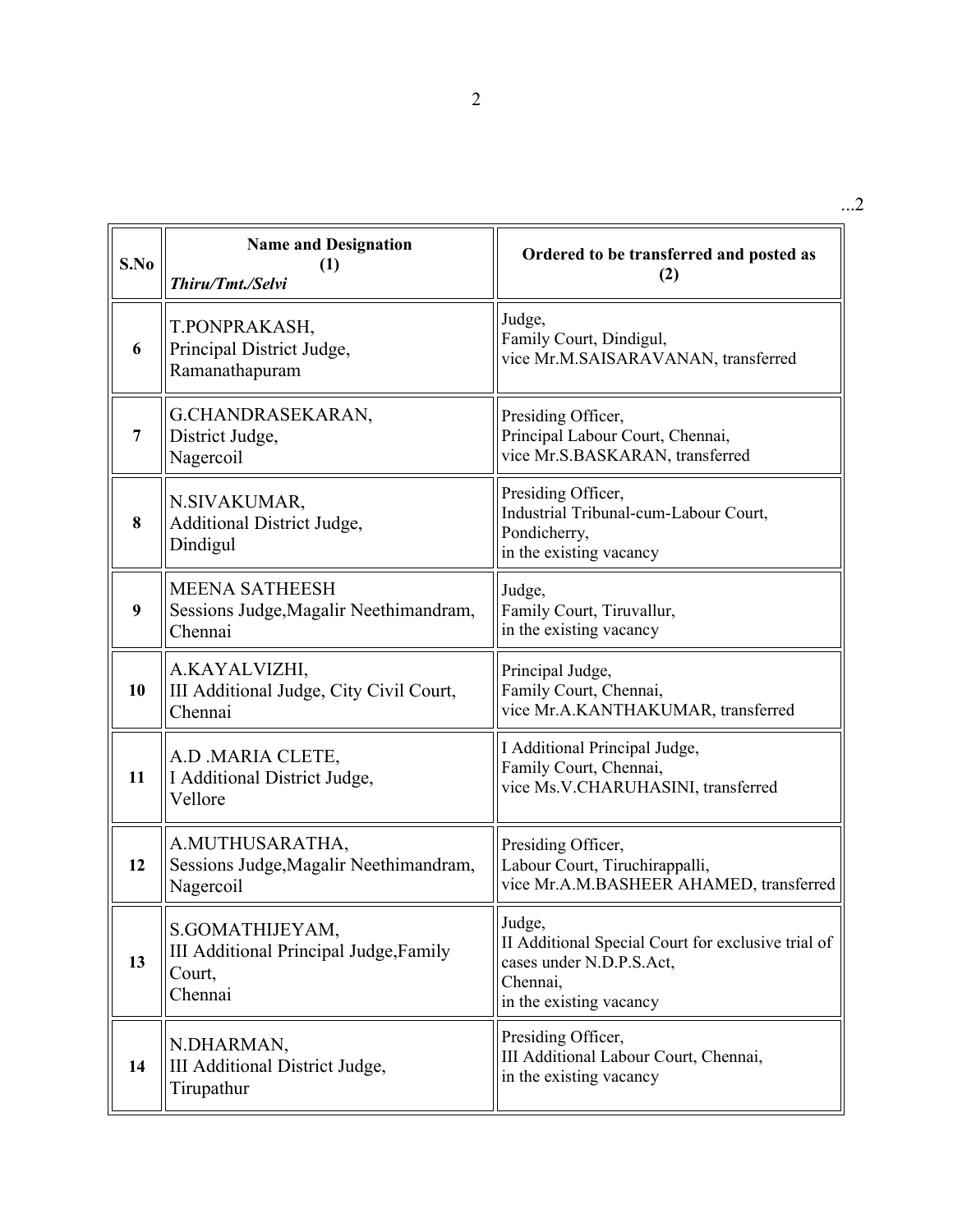| S.No | <b>Name and Designation</b><br>Thiru/Tmt./Selvi                                   | Ordered to be transferred and posted as                                                                                |
|------|-----------------------------------------------------------------------------------|------------------------------------------------------------------------------------------------------------------------|
| 15   | V.THILAHAM,<br>II Additional District Judge,<br>Tiruppur                          | Judge,<br>Family Court, Tiruchirappalli,<br>in the existing vacancy                                                    |
| 16   | <b>G.SENDIL KUMAR,</b><br>II Additional District Judge (CBI cases),<br>Coimbatore | Member Secretary,<br>Union Territory of Puducherry Legal Service<br>Authority,<br>Pondicherry, in the existing vacancy |

## **II**

The **Senior Civil Judges** mentioned in Column (1) below, who have been ordered to be promoted as District Judges (Entry Level) on *ad hoc* basis, vide G.O.(D) No.225, Public (Special-A) Department, dated 11.6.2015, are ordered to be posted to the posts mentioned against their names in Column (2) below:

| S.No                    | <b>Name and Designation</b><br>(1)<br>Thiru/Tmt./Selvi                                        | On promotion, ordered to be posted as<br>(2)                                                                            |
|-------------------------|-----------------------------------------------------------------------------------------------|-------------------------------------------------------------------------------------------------------------------------|
| 1                       | K.SINGARAJ,<br>Chief Judicial Magistrate,<br>Tiruppur                                         | Judge,<br>Family Court, Srivilliputhur,<br>in the existing vacancy                                                      |
| $\overline{2}$          | R.CHANDRAN,<br>Additional Judicial Member,<br>Sales Tax Appeallate Tribunal,<br>Coimbatore    | Judge,<br>Family Court, Dharmapuri,<br>in the existing vacancy                                                          |
| $\overline{\mathbf{3}}$ | A.PARAMARAJ,<br>Registrar,<br><b>State Consumer Disputes Redressal</b><br>Commission, Chennai | Judicial Officer/Chairman,<br>Taxation Appeals Tribunal,<br>Corporation of Chennai, Chennai,<br>in the existing vacancy |
| 4                       | B.RAJAVEL,<br>Chief Judicial Magistrate, Dindigul                                             | Judge,<br>Family Court, Sivagangai,<br>in the existing vacancy                                                          |
| $\overline{5}$          | V.RAJASEKARAN,<br>Chief Judicial Magistrate,<br>Madurai                                       | III Additonal District Judge,<br>Pondicherry,<br>vice Ms.S.MARY ANSELAM, to be                                          |